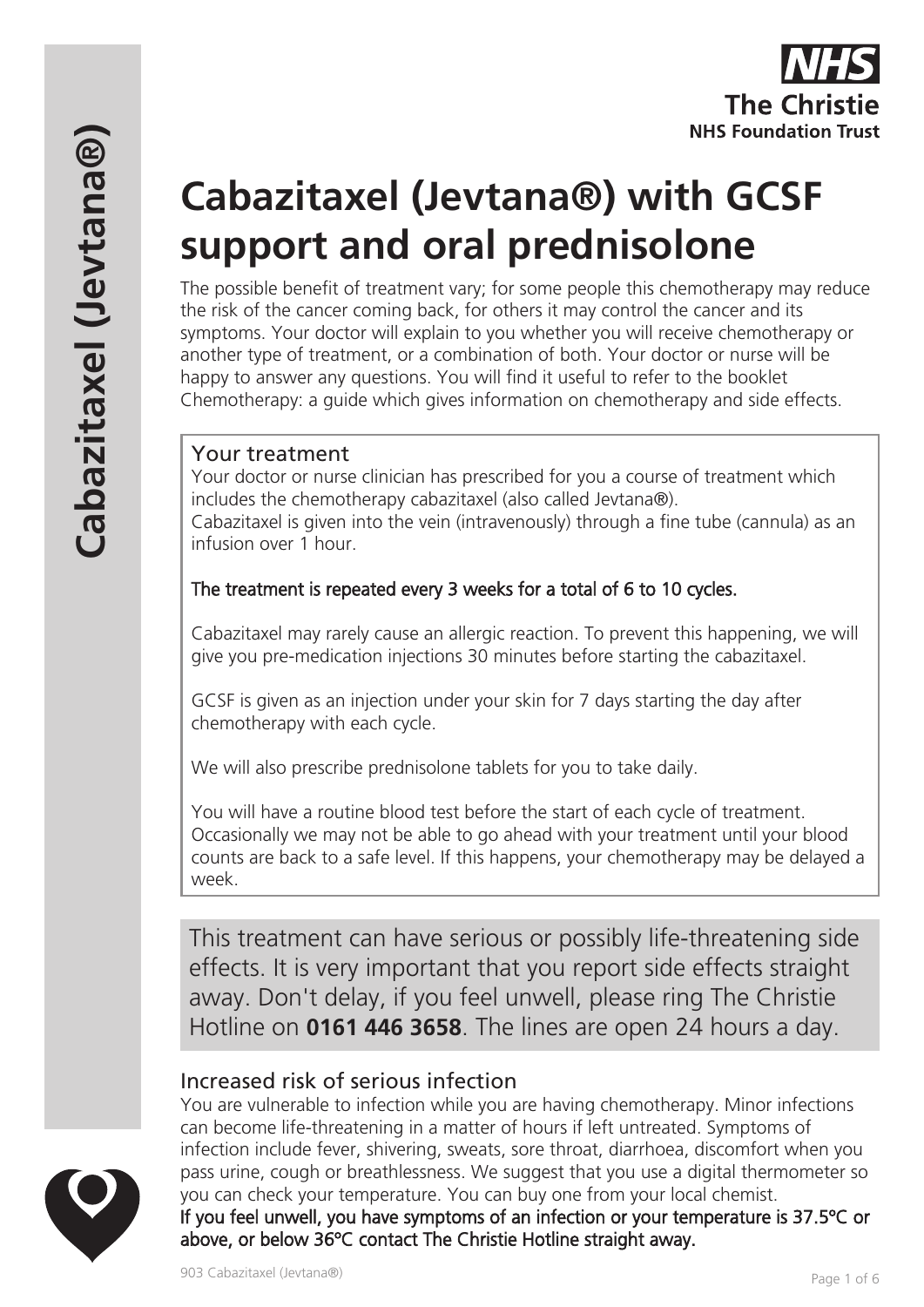# Possible side effects

Chemotherapy can cause many different side effects. Some are more likely to occur than others. Everyone is different and not everyone gets all the side effects. Most side effects are usually temporary, but in some rare cases they can be life-threatening. It is important to tell your hospital doctor or nurse about any side effects so they can be monitored and, where possible, treated.

# Common side effects (more than 1 in 10)

## • Immediate allergic reaction

Ask the staff for help if you notice any of the following:

- Some people have hot flushes when the drug is being given.

- Fevers and chills: back pain, shortness of breath, headaches and swelling of the face may occur during the time the drug is being given. If this happens, please tell the staff straightaway. Your doctor may prescribe a drug that can help you reduce these side effects and, if necessary, we can give you this before your next treatment.

# Common side effects (more than 1 in 10)

## • Diarrhoea

If this is a mild problem while you are having treatment, anti-diarrhoea tablets can be bought from a pharmacy or prescribed by your GP for a temporary period until this is resolved. If the problem persists or becomes severe, do not delay in contacting The Christie. Ask the staff for a copy of The Christie booklet 'Eating - help yourself' which has useful ideas about diet when you are having treatment.

## • Fatigue or lethargy

Some chemotherapy may make you feel tired and lacking in energy. It can be frustrating when you feel unable to cope with routine tasks. If you do feel tired, take rest and get help with household chores. If necessary, take time off work. Gentle exercise such as walking can be beneficial.

# • Anaemia (low number of red blood cells)

While having this treatment you may become anaemic. This may make you feel tired and breathless. Let your doctor know if these symptoms are a problem. You may need a blood transfusion.

## • Bruising or bleeding

This treatment can reduce the production of platelets which help the blood clot. Tell your doctor if you have any unexplained bruising or bleeding, such as nosebleeds, bloodspots or rashes on the skin, and bleeding gums. You may need a platelet transfusion.

## • Nausea and vomiting (sickness)

The severity of this varies from person to person. Anti-sickness medication will be given along with your chemotherapy to prevent this. You will also be given anti-sickness tablets to take at home. If you continue to feel or be sick, contact your GP or this hospital, because your anti-sickness medication may need to be changed or increased.

## • GCSF side effects

GCSF is a growth factor which stimulates the bone marrow to make white blood cells, may be used during chemotherapy treatment to help reduce the risk of infection.

Possible side effects of GCSF may include nausea, vomiting, chest pain, musculoskeletal pain, tiredness, generalised weakness, hair loss, skin rash, constipation, anorexia, diarrhoea, cough, sore mouth/throat, headache and gout. These side effects are the most common side effects of GCSF. Some people may experience other less common side effects, therefore it is important to tell your hospital doctor or nurse about any side effects that you experience.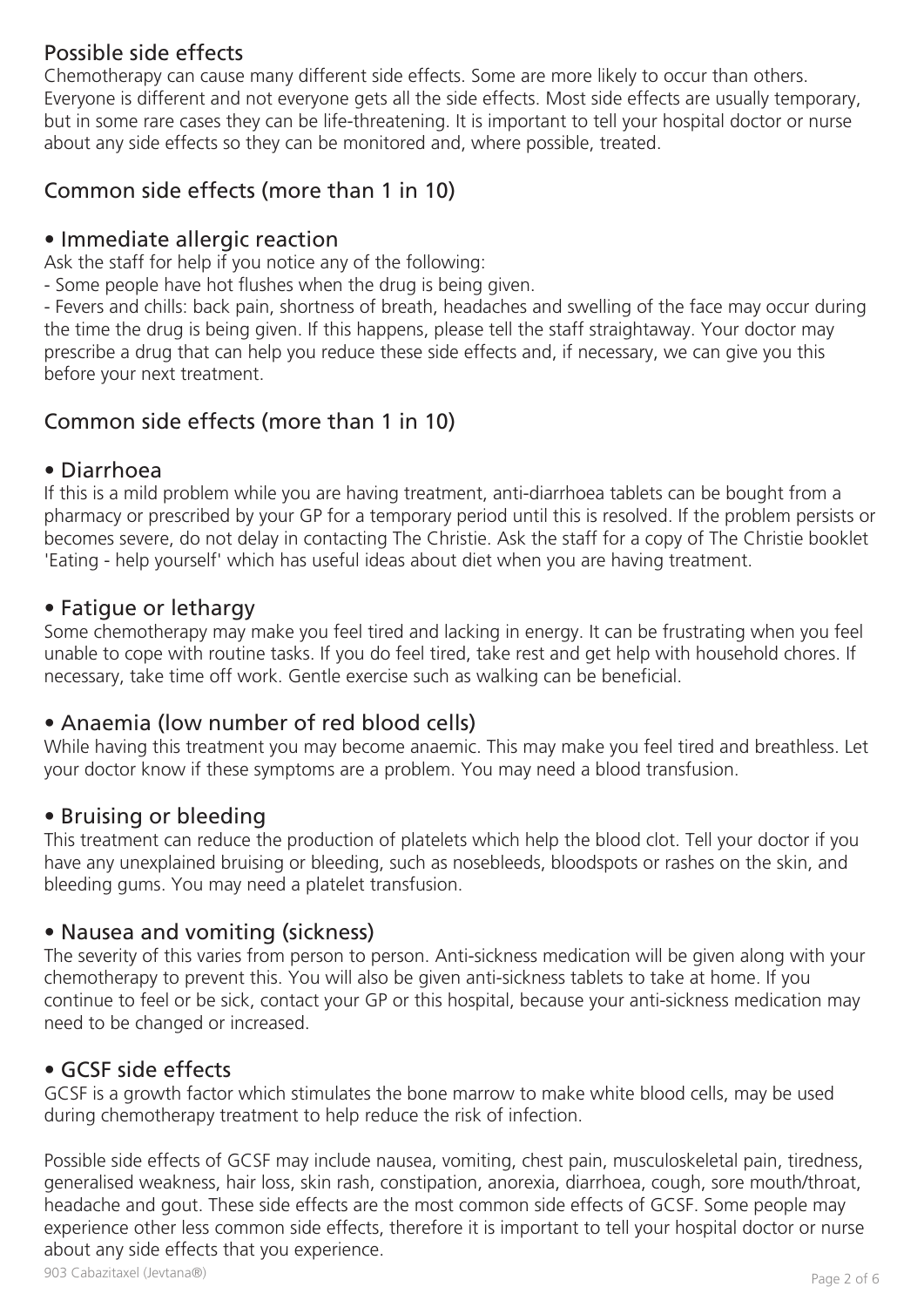# • Sore mouth

 Your mouth may become sore or dry, or you may notice small mouth ulcers during this treatment. Drinking plenty of fluids and cleaning your teeth regularly and gently with a soft toothbrush can help reduce the risk of this happening. We can prescribe a mouthwash for you to use during your treatment. You can dilute this with water if your mouth is sore. Ask your doctor or nurse for further advice. There is also general mouthcare information in the chemotherapy booklet. If you continue to have a sore mouth, please contact The Christie Hotline.

# • Hair thinning

You may lose some of your hair, although you do not usually get total hair loss with this treatment. The time scale varies from person to person. Please remember that this is a temporary side effect and your hair will grow back when your treatment is completed. Very rarely, hair loss can be permanent.

The cancer information centre offers a coping with hair loss service to all patients where support, information and advice will be given. Drop in, contact 0161 446 8100 or email informationcentre@christie.nhs.uk. Information about the wig service can also be found here and vouchers for wigs can also be obtained for eligible patients. The wig room provides a drop in service, please see The Christie leaflet 'The wig fitting service' for further information.

The Maggie's Centre runs a Talking Heads hair loss support workshop for anyone who is anticipating or experiencing hair loss (both men and women). These sessions cover the practicalities of hair loss as well as offering support with its emotional impact. Contact Maggie's on 0161 641 4848 or email manchester@maggiescentres.org.

## • Cough and shortness of breath

You may develop a cough and feel breathless. If this happens, please contact The Christie Hotline for advice.

# Uncommon side effects (less than 1 in 10)

## • Blood sugar

Cabazitaxel may cause your blood sugar to rise. If you are diabetic then you may need to increase the dose of any diabetic medication you take (insulin or tablets). You should discuss this with your doctor before starting the chemotherapy.

## • Skin rash

You may develop a skin rash. This is usually mild and easily treated. Please tell your doctor on your next visit.

## • Joint or muscle pain

Pain in the joints (arthralgia) or muscles (myalgia) can be a temporary side effect while having chemotherapy. It is important to tell your doctor or nurse about this, so that appropriate painkillers can be prescribed.

## • Constipation

It is very common to be constipated. Try to drink plenty of fluids and eat foods high in fibre. Tell your doctor who may prescribe a suitable laxative. Ask the staff for a copy of 'Eating - help yourself' which has useful ideas about diet when you are having treatment. Please contact The Christie Hotline on 0161 446 3658 if your constipation lasts more than 3 days or you experience abdominal discomfort.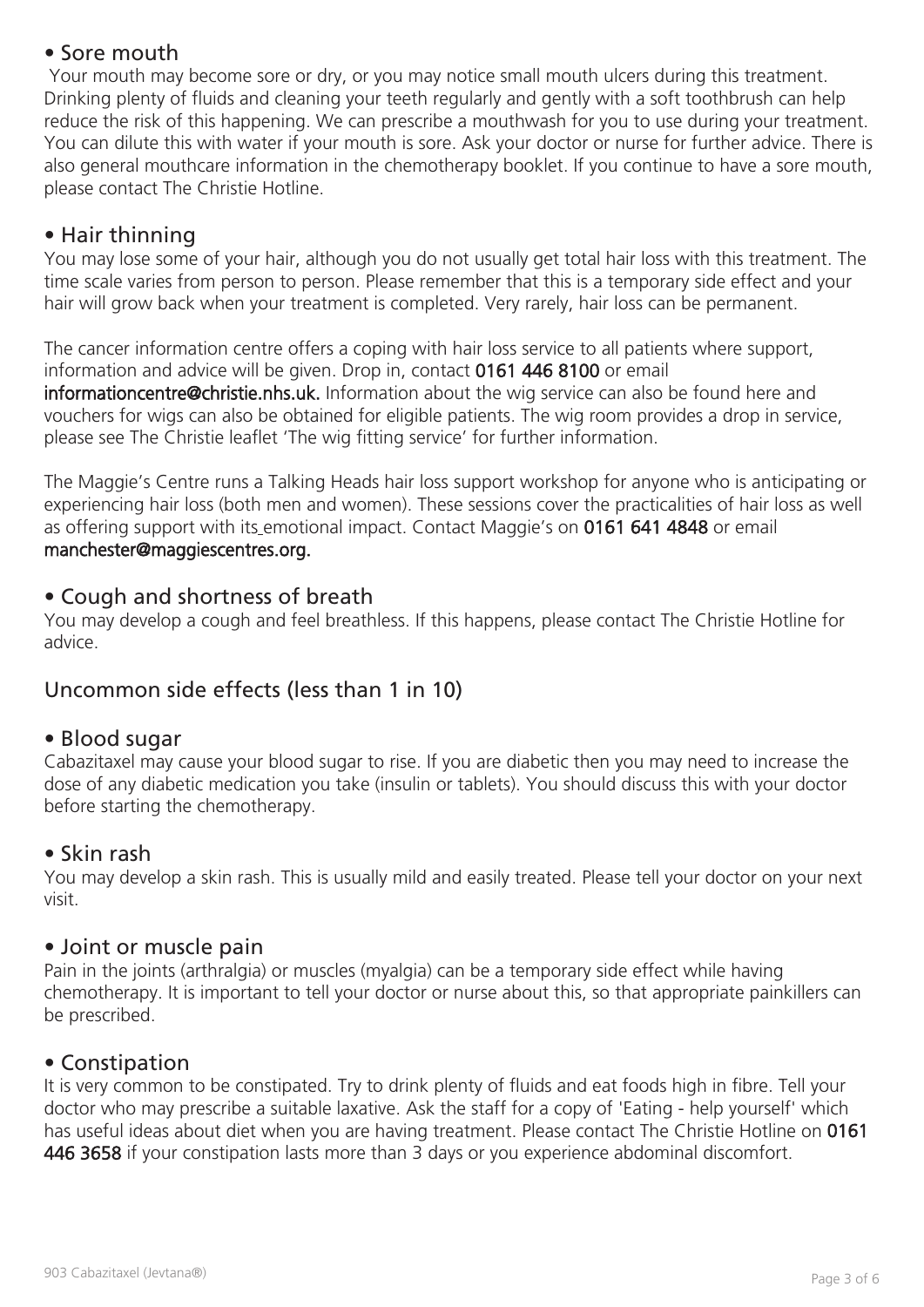# • Blood clots

During chemotherapy you are more at risk of blood clots in the legs (DVT) or lungs (PE). Occasionally these clots can be life threatening. To help prevent clots, keep mobile and drink plenty of non-alcoholic fluids.

## • Sensitivity to the sun

Some chemotherapy can make your skin more sensitive to the sun than usual. Sit in the shade, avoid too much sun and use a high factor sunblock cream. Asian and African-Caribbean people may develop noticeable light patches on their skin.

## • Tingling and numbness in the fingers or toes

This is only usually mild and temporary but sometimes lasts for some time or becomes permanent. Please report these symptoms to your doctor on your next hospital visit.

## Serious and potentially life threatening side effects

In a small proportion of patients, chemotherapy can result in very severe side effects which may rarely result in death. The team caring for you will discuss the risk of these side effects with you.

#### • Extravasation

Extravasation is when chemotherapy leaks outside the vein. If you develop redness, soreness or pain at the injection site at any time please let us know straightaway.

## Sex, contraception and fertility

Protecting your partner and contraception: We recommend that you or your partner use a condom during sexual intercourse while you are having the course of chemotherapy. Chemotherapy is dangerous to unborn babies and this will also protect you and your partner from any chemotherapy drugs that may be present in semen and in the vagina. If you suspect that you may be pregnant please tell your doctor immediately.

Fertility: This chemotherapy may affect your ability to have children. Your doctor or nurse should have discussed this with you. If not, please ask them before you start treatment.

## Late side effects

Some side effects may become evident only after a number of years. In reaching any decision with you about treatment, the potential benefit you receive from treatment will be weighed against the risks of serious long term side effects to the heart, lungs, kidneys and bone marrow. With some drugs there is also a small but definite risk of developing another cancer. If any of these problems specifically applies to you, the doctor will discuss these with you and note this on your consent form.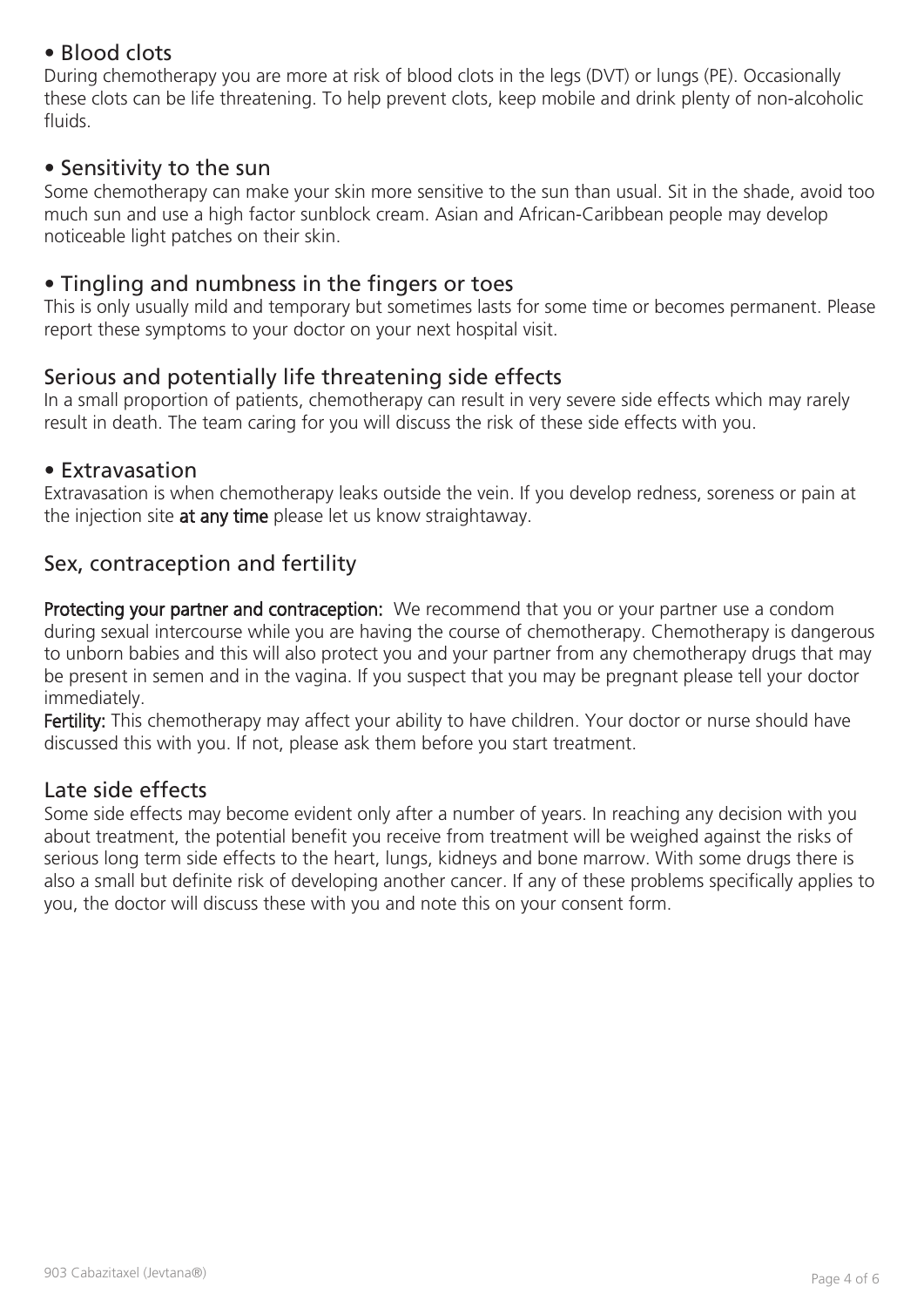# **Contacts**

If you have any general questions or concerns about your treatment, please ring the area where you are having treatment:

Administration enquiries - 0161 918 7606/7610 Chemotherapy nurse - 0161 918 7171 Clinical trials unit - 0161 918 7663

For advice ring The Christie Hotline on 0161 446 3658 (24 hours)

Your consultant is: .....................................................................

Your hospital number is: ...........................................................

Your key worker is: ....................................................................